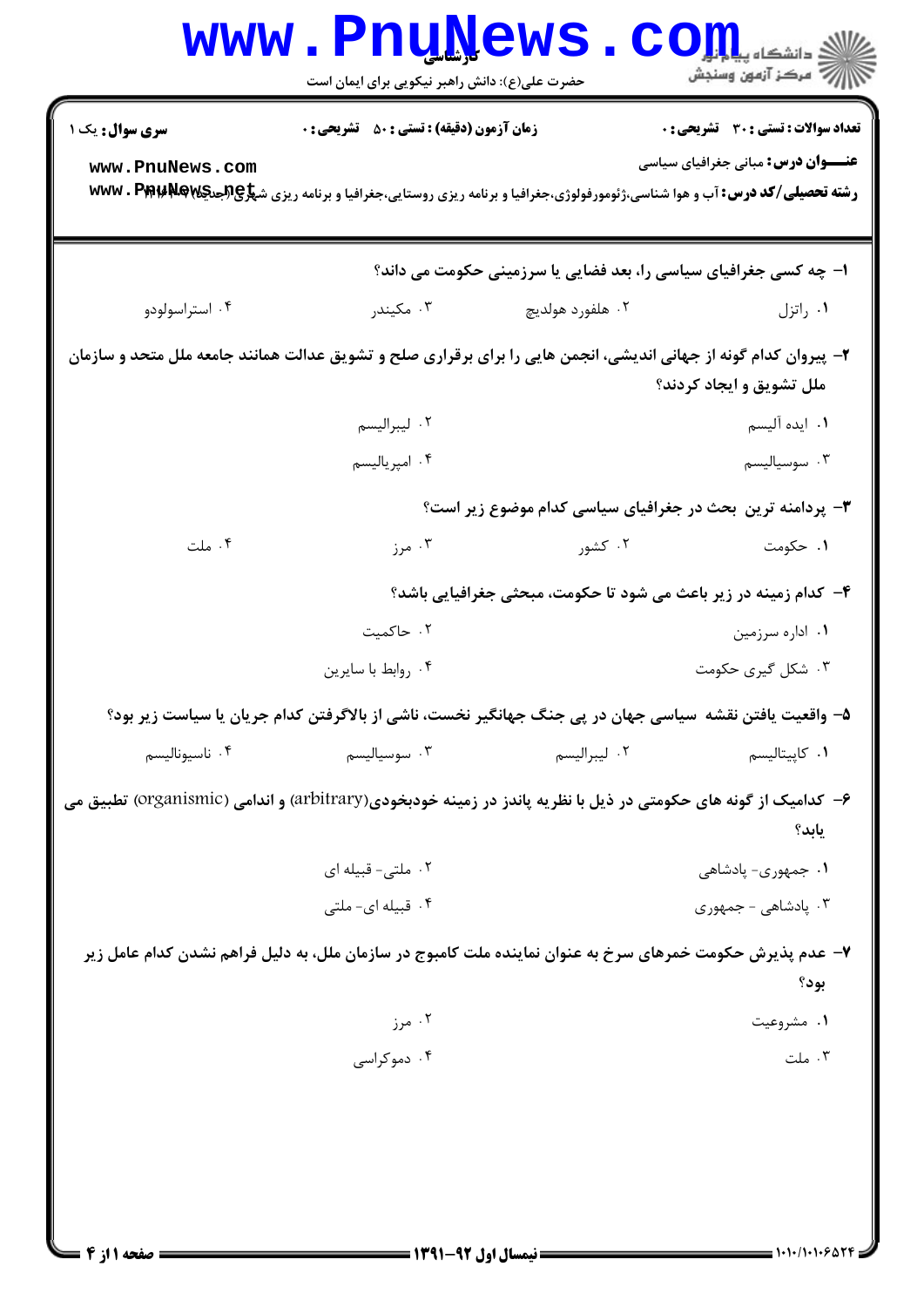## Www.PnuNews.com

| <b>سری سوال : ۱ یک</b><br>www.PnuNews.com | <b>زمان آزمون (دقیقه) : تستی : 50 ٪ تشریحی : 0</b>                                                                                                                 |                                                                                 | تعداد سوالات : تستي : 30 - تشريحي : 0<br><b>عنـــوان درس:</b> مبانی جغرافیای سیاسی |
|-------------------------------------------|--------------------------------------------------------------------------------------------------------------------------------------------------------------------|---------------------------------------------------------------------------------|------------------------------------------------------------------------------------|
|                                           | <b>رشته تحصیلی/کد درس: آب و هوا شناسی،ژئومورفولوژی،جغرافیا و برنامه ریزی روستایی،جغرافیا و برنامه ریزی ش<del>پلو@Rجهای</del>WG . P و هوا شناسی،ژئومورفولوژی، ت</b> |                                                                                 |                                                                                    |
|                                           |                                                                                                                                                                    |                                                                                 | ۸– کدام جمله در مورد مرز صحیح تر است؟                                              |
|                                           |                                                                                                                                                                    |                                                                                 | ٠١ مرزها از زمان هاى باستان وجود داشته اند                                         |
|                                           |                                                                                                                                                                    | ۰۲ دیوار سد سکندر یا دیوار چین براساس معیارها و تعاریف امروزی مرز محسوب می شوند |                                                                                    |
|                                           |                                                                                                                                                                    |                                                                                 | ۰۳ مرز در زبان فارسی نگاه بیرونی دارد                                              |
|                                           |                                                                                                                                                                    | ۰۴ مرز جنوبی خراسان در ۱۹۳۵ و توسط آلتایی ایجاد گردید                           |                                                                                    |
|                                           | ۹– چه کسی پیشینه ًمفهوم سرزمین را به یونان باستان یعنی شهرها و مناطق اطراف اطلاق می کرد؟                                                                           |                                                                                 |                                                                                    |
| کرزن $\cdot$ ۴                            | ۰۳ هینزلی                                                                                                                                                          | ۰۲ گاتمن                                                                        | ۰۱ ژاک آنسل                                                                        |
|                                           | <b>۱۰</b> - حکومت های سنتی همانند بریتانیا و هلند تنها با پذیرش کدام عامل، بقای خود را دوام بخشیدند؟                                                               |                                                                                 |                                                                                    |
| ۰۴ ليبراليسم                              | ۰۳ دگرگونی                                                                                                                                                         | ۰۲ دموکراسی                                                                     | ٠١ سوسياليسم                                                                       |
|                                           |                                                                                                                                                                    | 11- چه کسی معتقد است که دموکراسی پایان تاریخ سیاسی جهان می باشد؟                |                                                                                    |
| ۰۴ هانتيگتون                              | ۰۳ گاتمن                                                                                                                                                           | ۰۲ مکیندر                                                                       | ۰۱ فوکویاما                                                                        |
|                                           | ۱۲– در کدام مورد از اشکال و موارد زیر، تحریک اراده سیاسی مردم سازمان یافته و به حکومت منتقل می شود؟                                                                |                                                                                 |                                                                                    |
| ۰۴ حزب                                    | ۰۳ انتخابات                                                                                                                                                        | ۰۲ شهر                                                                          | ۰۱ ملت                                                                             |
|                                           |                                                                                                                                                                    | ۱۳- ژان گاتمن کدام نظریه زیر را در رابطه با شهر مطرح نمود؟                      |                                                                                    |
| ۰۴ مادرشهر                                | ۰۳ متروپلیتن                                                                                                                                                       | ۰۲ مگالوپوليس                                                                   | ۰۱ كازموپوليتن                                                                     |
|                                           | <b>۱۴</b> - درنظریه «تمدن روحانی» برای قرن بیست و یکم، جمعیت شهرها با چه میزانی در نظر گرفته شد؟                                                                   |                                                                                 |                                                                                    |
| ۰۴ دو میلیون                              | ۰۳ چهار میلیون                                                                                                                                                     | ۰۲ یک میلیون                                                                    | ۰۱ ده میلیون                                                                       |
|                                           |                                                                                                                                                                    | ۱۵– اصطلاح «منطقه گرایی» در جغرافیای سیاسی براساس کدام عامل زیر تعریف می شود؟   |                                                                                    |
|                                           | ۰۲ تفاوت مکانی                                                                                                                                                     |                                                                                 | ٠١. امنيت                                                                          |
|                                           | ۰۴ ویژگی های جغرافیایی                                                                                                                                             |                                                                                 | ۰۳ تجانس و پیوند پدیده ها                                                          |
|                                           |                                                                                                                                                                    | ۱۶– از نظر کوهن، آسیای جنوبی به چه منطقه ای تبدیل خواهد شد؟                     |                                                                                    |
|                                           | ۰۲ ژئواستراتژیک                                                                                                                                                    |                                                                                 | ٠١. مناطق درهم                                                                     |
|                                           | ۰۴ ژئو اکونومیک                                                                                                                                                    |                                                                                 | ۰۳ ژئوپلیتیک                                                                       |
|                                           |                                                                                                                                                                    |                                                                                 |                                                                                    |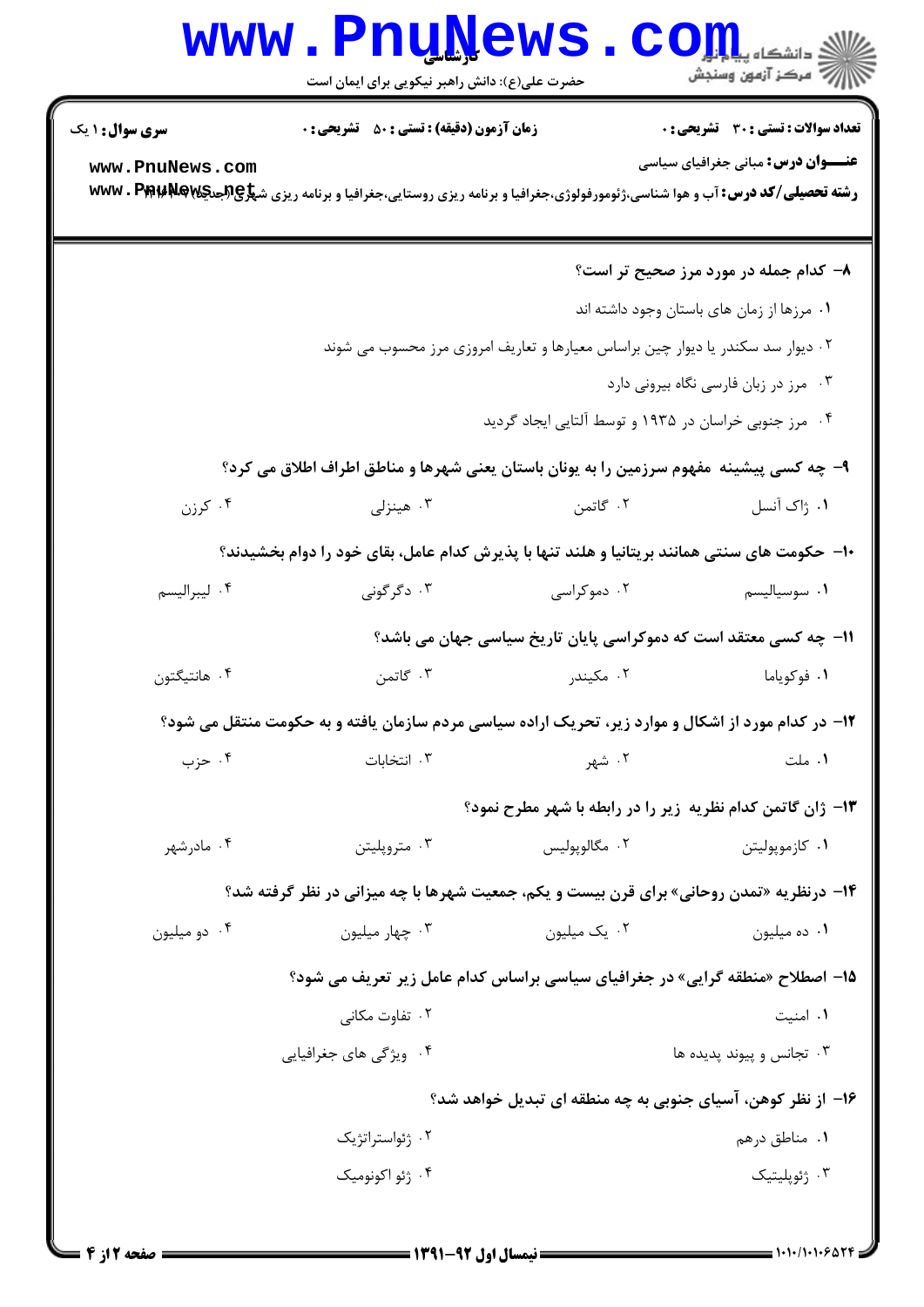| <b>WWW</b>                                | <u>LUÑÑAMP</u><br>حضرت علی(ع): دانش راهبر نیکویی برای ایمان است                                                                                                                                                                     |                                                                                         | دانشکاه پ <b>یا ب<sup>ا</sup> با<mark>ر</mark></b><br>رآ - مرڪز آزمون وسنڊش               |
|-------------------------------------------|-------------------------------------------------------------------------------------------------------------------------------------------------------------------------------------------------------------------------------------|-----------------------------------------------------------------------------------------|-------------------------------------------------------------------------------------------|
| <b>سری سوال : ۱ یک</b><br>www.PnuNews.com | <b>زمان آزمون (دقیقه) : تستی : 50 ٪ تشریحی : 0</b><br><b>رشته تحصیلی/کد درس: آب و هوا شناسی،ژئومورفولوژی،جغرافیا و برنامه ریزی روستایی،جغرافیا و برنامه ریزی ش<del>پلو@Rجهای</del>WG . P و هوا شناسی،ژئومورفولوژی، www . Pppp R</b> |                                                                                         | <b>تعداد سوالات : تستی : 30 ٪ تشریحی : 0</b><br><b>عنـــوان درس:</b> مبانی جغرافیای سیاسی |
|                                           | ۱۷- زیر بنای انگیزه ًمعنوی اصلی دراندیشه انسان ها، در رابطه با تعریف مفهوم ملت،در کدام مفهوم زیر خلاصه می شود؟                                                                                                                      |                                                                                         |                                                                                           |
|                                           | ۰۲ دین مشترک                                                                                                                                                                                                                        |                                                                                         | ۰۱ تعلق به سرزمین                                                                         |
|                                           | ۰۴ نیاکان مشترک                                                                                                                                                                                                                     |                                                                                         | ۰۳ همراهی با حکومت                                                                        |
|                                           | <b>۱۸</b> - نقش آفرینی کدام نوع از بخش های ناسیونالیسم با تئوری «آیکنوگرافی» ژان گاتمن برابری می کند؟                                                                                                                               |                                                                                         |                                                                                           |
|                                           | ۰۲ نیروی یکپارچه کننده                                                                                                                                                                                                              |                                                                                         | ٠١ پرتوناسيوناليسم                                                                        |
|                                           | ۰۴ نیروی بازسازنده                                                                                                                                                                                                                  |                                                                                         | ۰۳ نیروی جداکننده                                                                         |
|                                           | ۱۹- کدام مورد از عناصر دائمی و حتمی منافع ملی از اهمیت و اولویت بیشتری نسبت به سایر موارد برخوردار است؟                                                                                                                             |                                                                                         |                                                                                           |
|                                           | ۰۲ امنیت دفاعی                                                                                                                                                                                                                      |                                                                                         | ۰۱ ایدئولوژی حکومت                                                                        |
|                                           | ۰۴ حساسیت های فرهنگی                                                                                                                                                                                                                |                                                                                         | ۰۳ منافع اقتصادي                                                                          |
|                                           | +۲- مشخصه های مادی همانند سرزمین در مورد علت وجودی حکومت ها، در کدام مورد از نظریه های زیر بیشتر مصداق دارد؟                                                                                                                        |                                                                                         |                                                                                           |
| ۰۴ مرکز و پیرامون                         | ۰۳ گرايش به مركز                                                                                                                                                                                                                    | ۰۲ ایکنوگرافی                                                                           | ٠١ سيركولاسيون                                                                            |
|                                           |                                                                                                                                                                                                                                     | <b>۲۱</b> - از نظر هارتشورن کدام گزینه زیر مهم ترین پدیده از نیروهای گرایش به مرکز است؟ |                                                                                           |
| ۰۴ ايدئولوژي                              | ۰۳ منافع ملی                                                                                                                                                                                                                        | ۰۲ ایده حکومت                                                                           | ۰۱ سرزمین                                                                                 |
|                                           | ۲۲- باتوجه به مطالعات جغرافیای سیاسی و همچنین بحث پاندز و بال در رابطه با توسعه حکومت، کدام مثال زیر را می توان در                                                                                                                  |                                                                                         | رابطه با این نظریه درک نمود؟                                                              |
|                                           | ۰۲ حکومت پادشاهی                                                                                                                                                                                                                    |                                                                                         | ٠١ حكومت قبيله اي                                                                         |
|                                           | ۰۴ حکومت امپراتوري                                                                                                                                                                                                                  |                                                                                         | ۰۳ حکومت جمهوری                                                                           |
|                                           | ۲۳– مطالعه روابط ًساختاری قدرت میان واحدهای یکپارچه سیاسی در پهنه سیاسی چه نام دارد؟                                                                                                                                                |                                                                                         |                                                                                           |
|                                           | ٠٢ نظام بين الملل                                                                                                                                                                                                                   |                                                                                         | ۰۱ نظام جهانی                                                                             |
|                                           | ۰۴ نظام ژئواکونومیک                                                                                                                                                                                                                 |                                                                                         | ۰۳ نظام ژئوپلیتیک                                                                         |
|                                           | ۲۴– باتوجه به فروپاشی شوروی پیشین، نشانه هایی از حرکت به سوی نظام چندقطبی براساس کدام محور وزمینه وجود دارد؟                                                                                                                        |                                                                                         |                                                                                           |
| ۰۴ اکوپلیتیک                              | ۰۳ ژئواکونومی                                                                                                                                                                                                                       | ۰۲ ژئواستراتژی                                                                          | ٠١ ژئوپليتيک                                                                              |
|                                           |                                                                                                                                                                                                                                     |                                                                                         |                                                                                           |